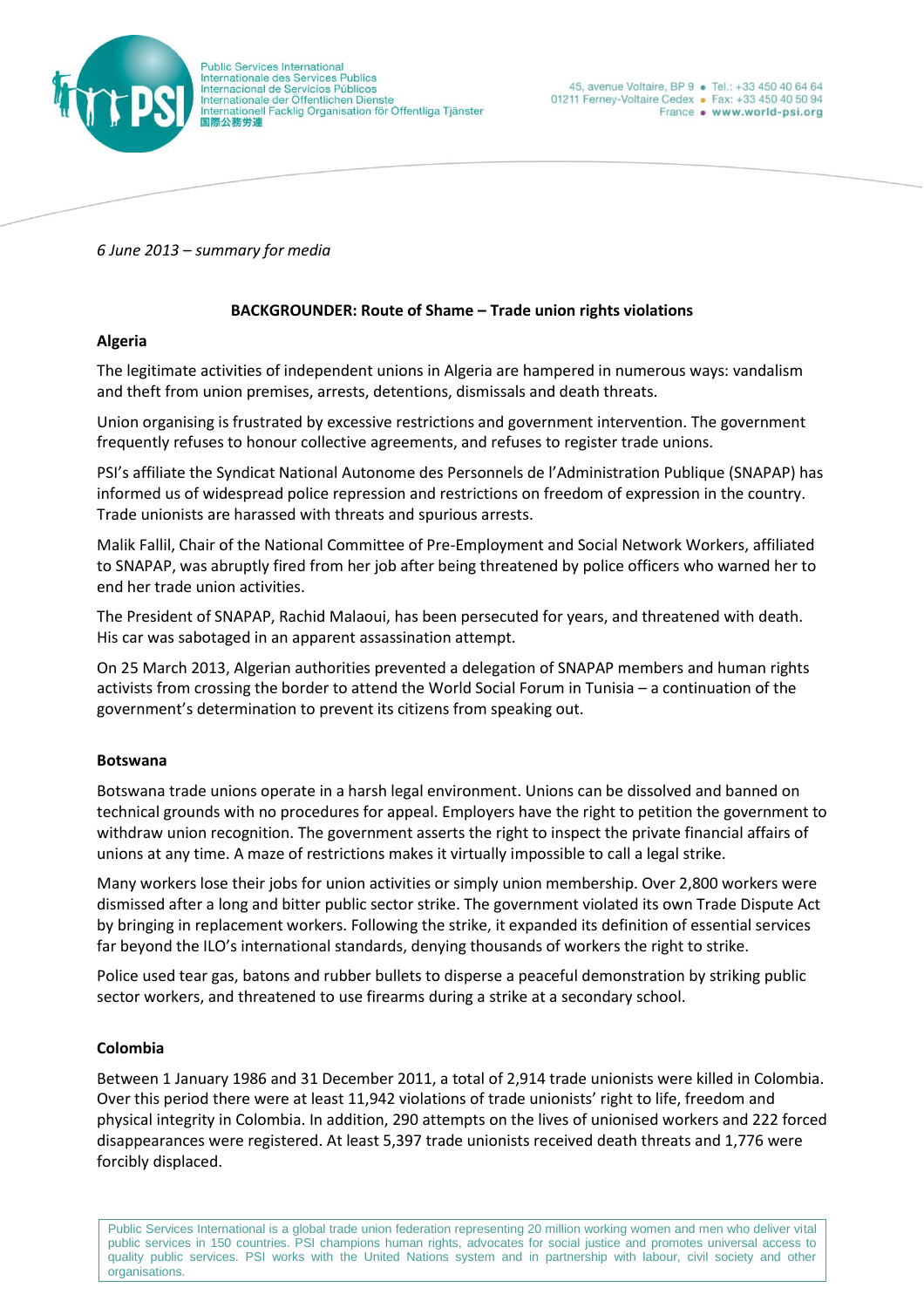These figures vouch for the existence of a human rights crisis not consistent with random and indiscriminate violence. They reflect a policy of extermination, implemented over a sustained period and manifested by the thousands of lives claimed.

Anti-union discrimination, the criminalisation of strike action and brutal police repression are widespread. In Colombia, workers are fired for having trade union bulletins.

And the violence continues. In 2011, there were 29 murders, three forced disappearances, 10 attempted murders, 342 threats, 43 acts of harassment, 34 forced displacements, 16 arbitrary detentions, two cases of torture and one abduction, all part of a systematic attack on workers who dare to exercise their trade union rights and freedoms.

# **Egypt**

Despite the fall of the Mubarak dictatorship, there is little respect for worker and trade union rights in Egypt.

Independent unions, such as the PSI affiliated Real Estate Tax Authority Union, face severe restrictions that prevent them from collecting union dues and freely engaging in trade union work.

In addition, members of independent unions face harassment, defamation and arrest.

Striking workers have been attacked by hired thugs and military police, and a new law makes it illegal for unions to strike or protest publicly.

## **Guatemala**

In Guatemala, the PSI affiliate Sindicato Nacional de Trabajadores de Salud de Guatemala (SNTSG) is the target of a murderous campaign. The union has exposed mismanagement of the country's public health facilities and filed an official complaint accusing the previous Minister of Health of corruption. On 24 March 2012, union leader Luis Ovidio Ortiz Cajas and four members were massacred. On 7 August Ricardo Morataya Lemus, labour advisor to SNTSG, was assassinated and Melvy Lizeth Camey Rojas, Secretary General of Department de Santa Rosa, was shot twice.

This year, Carlos Hernandez Mendoza, SNTSG union leader, was assassinated on March 8, by two men on a motorcycle. Two women trade unionists, Santa Alvarado, a member of SNTSG and Mena Kira Enriquez Zulueta, were brutally murdered in two subsequent incidents.

Freedom of association has long been denied in Guatemala, both in law and in practice. In the past 20 years, the ILO has reported extremely serious and systematic violations of the right to organize in that country, including death threats and murders.

Over 56 trade unionists, most in public services, were killed in the last three years. Coupled with numerous acts of torture, kidnappings, raids and death threats, these have created a culture of fear. Violations of the right to freedom of association and collective bargaining have been constant. Guatemala now holds the shameful title of most dangerous country in the world for trade unionists.

## **South Korea**

The government has banned all Korean Government Employees Union activities and branded the union illegal. The PSI affiliate is currently fighting for the reinstatement of 137 members who were dismissed because of their membership in the KGEU.

On 21 May, 49 members of the union, including President Kim Jungnam, were arrested for staging a sitin in front of the Ministry of Security and Public Administration.

Korean national laws do not respect international core labour standards. The authorities have repeatedly interfered with trade union activities and routinely arrest and convict union members for organising or participating in collective action.